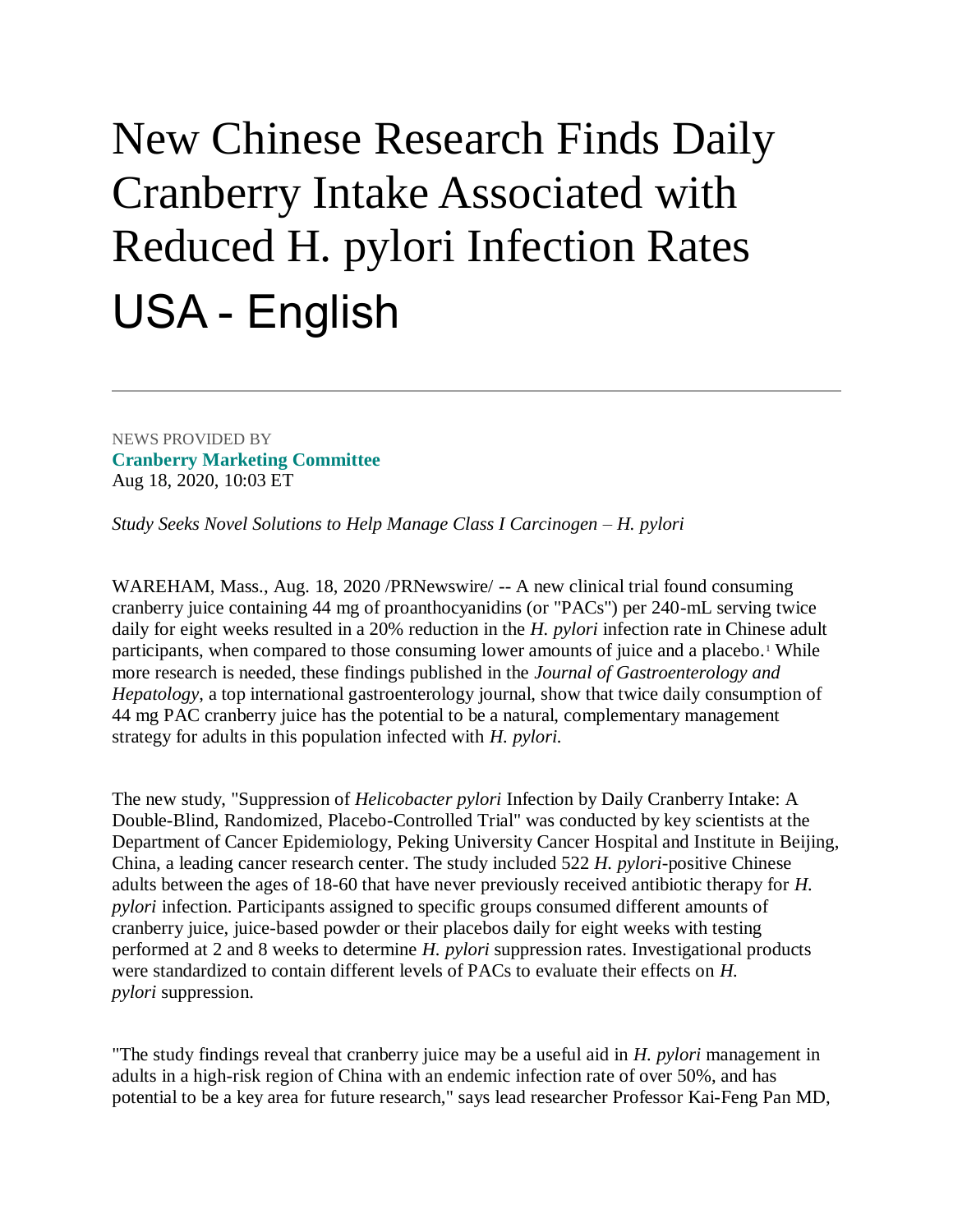PhD, Key Laboratory of Carcinogenesis and Translational Research (Ministry of Education/Beijing), Department of Cancer Epidemiology, of Peking University Cancer Hospital & Institute. "While not alternatives to antibiotics, effective complementary strategies, like cranberry, that can contribute to managing *H. pylori* infections without negative side effects are highly desirable."

*H. pylori* bacterial infection is of worldwide concern due to its high global prevalence rate of over 80% in some developing countries and potential to cause stomach ulcers, which when untreated, increase the risk of developing stomach cancer.<sup>2</sup> The overall *H. pylori* prevalence rate in the current study in Linqu County, China was 51.62%, while the weighted average prevalence of *H. pylori* among U.S. adults is 35.6% according to a 2016 systematic review of data between 1990-2006 from 10 studies.<sup>8</sup> While *H. pylori* infection is the primary identified cause of gastric cancer, other major risk factors include chronic gastritis, high-salt diets and chemical carcinogens.<sup>3,4</sup> Classified as a class I carcinogen by the World Health Organization,<sup>5</sup> *H*. *pylori* infection in China is traditionally treated with costly triple or quadruple antibiotic therapies that can have significant side effects and treatment failure rates of 10-30%.<sup>6,7</sup>

Previous *in vitro* studies in Israel demonstrated that a cranberry extract containing PACs inhibited adhesion of *H. pylori* strains to human gastric mucus and stomach cells.<sup>9</sup> Results from *in vitro* studies provide indicators that are used as background to formulate hypotheses for other human studies.

Cranberry juice (240 mL) containing 44 mg PAC reduced *H. pylori* when taken twice daily for eight weeks compared to other juice treatments or placebo, showing a statistically significant positive trend over time, but was not effective if taken only once a day or if juice with the lower PAC content of 23 mg was consumed. Participants that tested negative at eight weeks were retested 45 days later after ending treatment and 75% in the juice group remained *H. pylori*negative. Some subjects in the placebo group also remained negative at this time point, possibly due to ingestion of unaccounted dietary components with *H. pylori* inhibitory activity. Statistical analyses were not performed on these data due to limited sample sizes. Additional research is needed to further explore any bacterial eradication effects of cranberry on *H. pylori*. Participants who remained *H. pylori*-positive following the trial were provided standard triple therapy antibiotic treatments.

Cranberry juice-based encapsulated powder containing either 36 or 72 mg of PACs per day was not effective at suppressing *H. pylori*. Given the consumer interest in cranberry supplements, researchers suggest that future trials could test effects of twice-daily dosing of powder with higher PAC content and potentially dissolve the powder in liquid prior to consumption to improve dispersion in the stomach.

The results of this research provide details on effective amounts of cranberry juice, PAC content and frequency of consumption over an 8-week intervention period. The statistically significant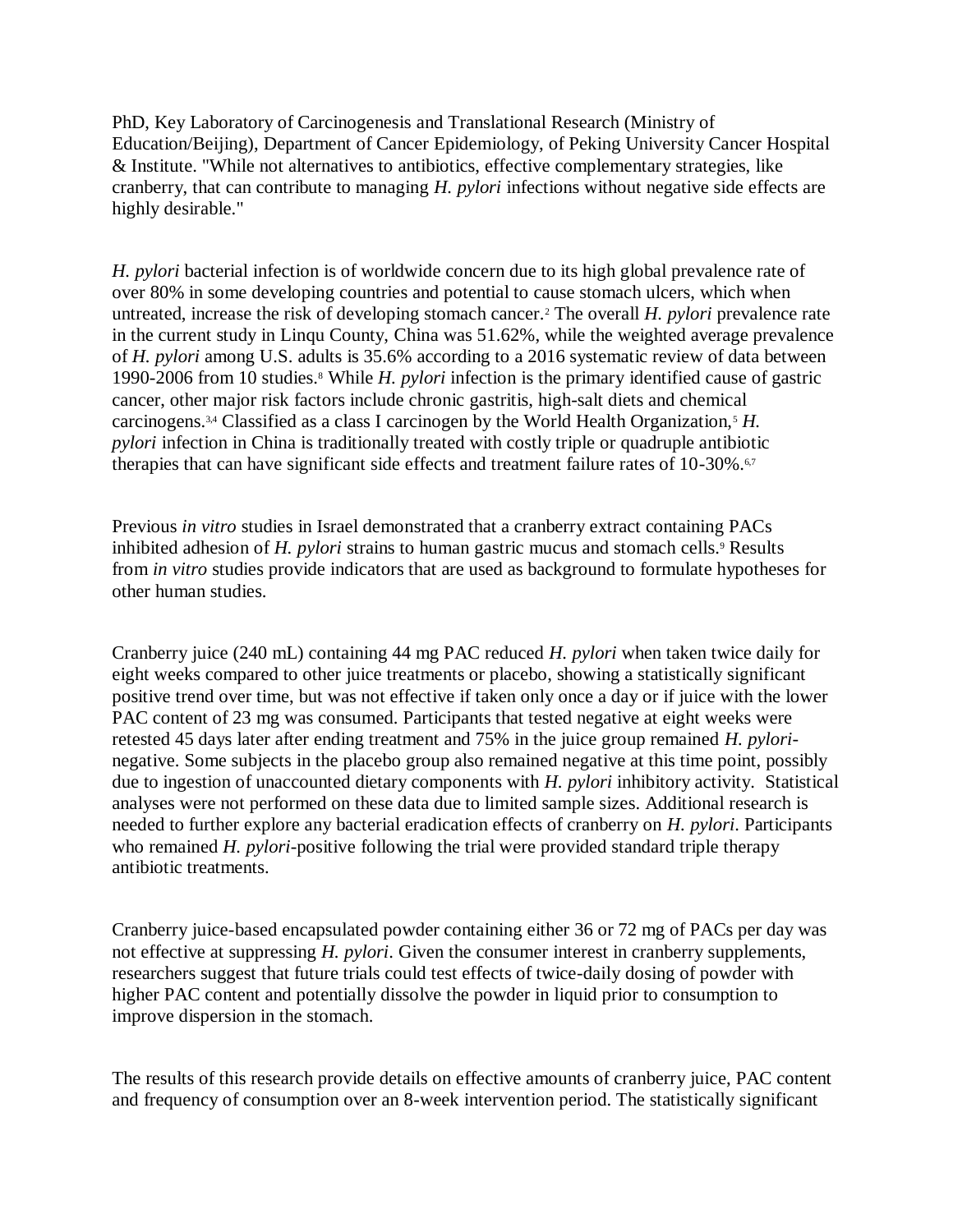20% suppression of *H. pylori* infection rates in this trial following intake of the high-PAC cranberry juice by Chinese adults exceeds suppression rates found in previous trials in China<sup>10</sup> and Chile<sup>11</sup> that tested only one serving size of cranberry juice with unknown PAC levels. Results of the current study suggest that regular consumption of cranberry juice, when administered at certain amounts, has the potential to assist in the management of *H. pylori*, especially in China where endemic infection and gastric cancer rates are high.<sup>6</sup> More research is needed to determine broader effects of cranberry juice and *H. pylori* infection and additional details on the mechanisms of action.

The study was supported by a grant from the Cranberry Marketing Committee (CMC). The sponsor of the study had no role in the study design, data collection, data analysis, data interpretation, or writing of the report.

## **About the Cranberry Marketing Committee (CMC)**

The CMC was established as a Federal Marketing Order in 1962 to ensure a stable, orderly supply of good quality product. Authority for its actions are provided under Chapter IX, Title 7, Code of Federal Regulations, authorized by the Agricultural Marketing Agreement Act of 1937, as amended. This Act specifies cranberries as a commodity that may be covered, regulations that may be issued, and guidelines for administering the programs, and privileges and limitations granted by Congress. For more information about the CMC, visit [uscranberries.com.](https://c212.net/c/link/?t=0&l=en&o=2887745-1&h=1434916141&u=http%3A%2F%2Fwww.uscranberries.com%2F&a=uscranberries.com) Follow at [twitter.com/uscranberries](https://c212.net/c/link/?t=0&l=en&o=2887745-1&h=3815406586&u=https%3A%2F%2Ftwitter.com%2Fuscranberries&a=twitter.com%2Fuscranberries) and [facebook.com/uscranberries.](https://c212.net/c/link/?t=0&l=en&o=2887745-1&h=2217132940&u=https%3A%2F%2Ffacebook.com%2Fuscranberries&a=facebook.com%2Fuscranberries)

## **References:**

- 1. Zhe-Xuan L, Jun-Ling M, Yang G, Wei-Dong L, Ming L, et al. Suppression of Helicobacter pylori infection by daily cranberry intake: A double-blind, randomized, placebo-controlled trial*. J. Gastroenterol Hepatol*. 2020 Aug; doi: 10.1111/jgh.15212.
- 2. Suerbaum S, Michetti P. *Helicobacter pylori* infection. *New Engl J Med* 2002;347:1175-1186.
- 3. National Cancer Institute. (2013) *Helicobacter pylori and Cancer*. Retrieved from [https://www.cancer.gov/about-cancer/causes](https://c212.net/c/link/?t=0&l=en&o=2887745-1&h=1822152803&u=https%3A%2F%2Fwww.cancer.gov%2Fabout-cancer%2Fcauses-prevention%2Frisk%2Finfectious-agents%2Fh-pylori-fact-sheet%23r6&a=https%3A%2F%2Fwww.cancer.gov%2Fabout-cancer%2Fcauses-prevention%2Frisk%2Finfectious-agents%2Fh-pylori-fact-sheet%23r6)[prevention/risk/infectious-agents/h-pylori-fact-sheet#r6](https://c212.net/c/link/?t=0&l=en&o=2887745-1&h=1822152803&u=https%3A%2F%2Fwww.cancer.gov%2Fabout-cancer%2Fcauses-prevention%2Frisk%2Finfectious-agents%2Fh-pylori-fact-sheet%23r6&a=https%3A%2F%2Fwww.cancer.gov%2Fabout-cancer%2Fcauses-prevention%2Frisk%2Finfectious-agents%2Fh-pylori-fact-sheet%23r6)
- 4. Take S, Mizuno M, Ishiki K, Nagahara Y, Yoshida T, Yokota K, Oguma K. Baseline gastric mucosal atrophy is a risk factor associated with the development of gastric cancer after Helicobacter pylori eradication therapy in patients with peptic ulcer diseases. *J Gastroenterol*. 2007 Jan;42 Suppl 17:21-7.
- 5. Moss SF. The clinical evidence linking to gastric cancer. *Cell Mol Gastroenterol Hepatol* 2017;3:183-191.
- 6. Pan KF, Zhang L, Gerhard M, et al. A large randomised controlled intervention trial to prevent gastric cancer by eradication of *Helicobacter*